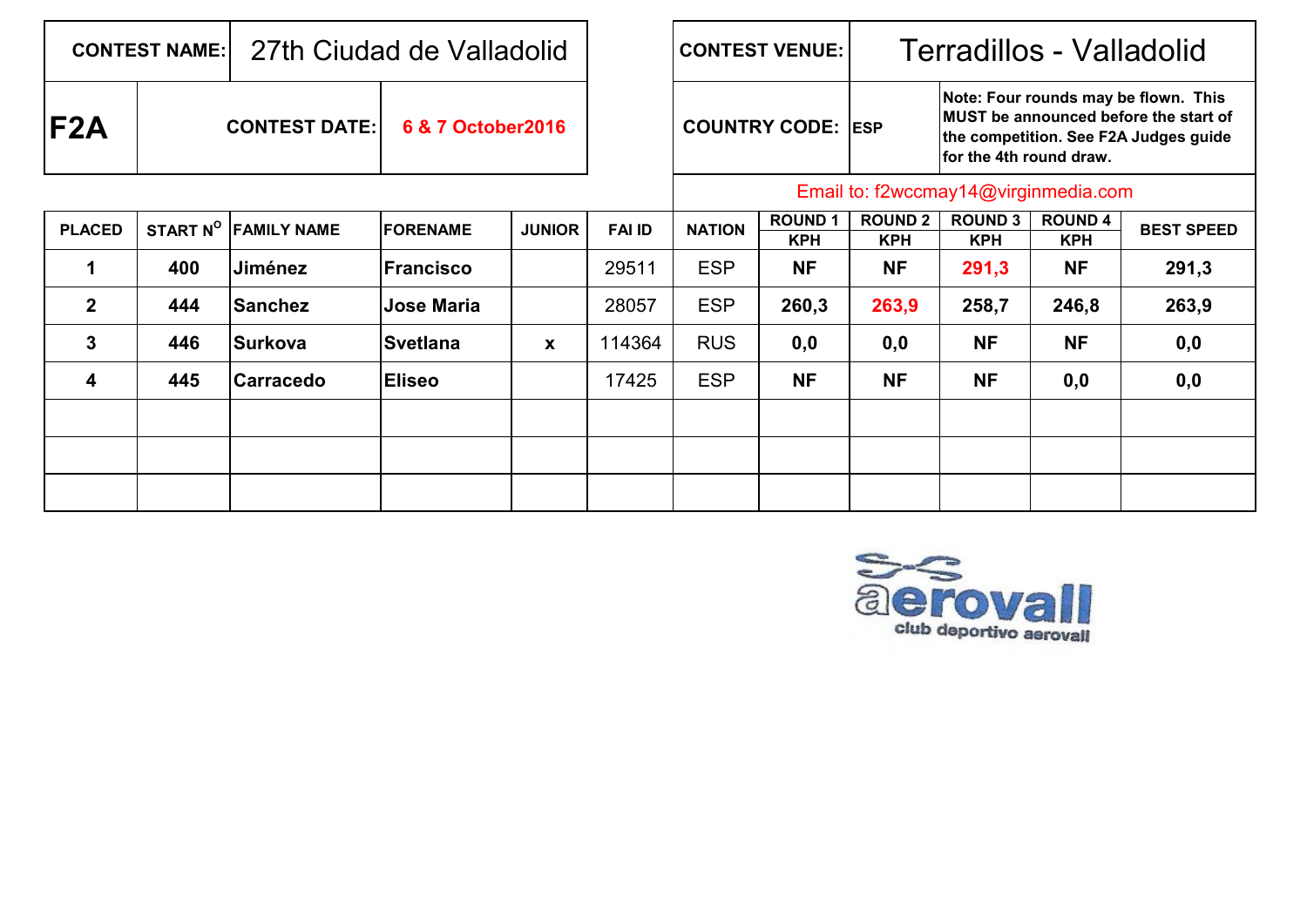| <b>CONTEST NAME:</b> |                      | 27th Ciudad de Valladolid |                       | <b>CONTEST VENUE:</b> |                      | <b>Terradillos - Valladolid</b> |            |                                      |          |              |  |  |  |  |
|----------------------|----------------------|---------------------------|-----------------------|-----------------------|----------------------|---------------------------------|------------|--------------------------------------|----------|--------------|--|--|--|--|
| F2B                  | <b>CONTEST DATE:</b> |                           | 6 & 7 October<br>2018 |                       | <b>COUNTRY CODE:</b> |                                 | <b>ESP</b> | Email to: f2wccmay14@virginmedia.com |          |              |  |  |  |  |
| <b>PLACED</b>        | START N <sup>O</sup> | <b>FAMILY NAME</b>        | <b>FORENAME</b>       | <b>JUNIOR</b>         | <b>FAI ID</b>        | <b>NATION</b>                   | Flight 1   | Flight 2                             | Flight 3 | <b>Total</b> |  |  |  |  |
|                      |                      | 372 CARNEIRO SOUZA        | <b>RAFAEL</b>         |                       | 120538 POR           |                                 | 989,47     | 1049,10                              | 1045,37  | 2094,47      |  |  |  |  |
|                      |                      | 380 HOLGUERA              | <b>JAVIER</b>         |                       | 17436 ESP            |                                 | 1003,17    | 984,23                               | 967,87   | 1987,40      |  |  |  |  |
|                      |                      | 376 CONTENTE              | <b>AMILCAR</b>        |                       | 61180 POR            |                                 | 899,27     | 938,43                               | 935,33   | 1873,76      |  |  |  |  |
|                      |                      | 371 MORALES               | <b>ALFREDO</b>        |                       | 114627 ESP           |                                 | 891,70     | 848,10                               | 878,03   | 1769,73      |  |  |  |  |
|                      |                      | 375 SILVA                 | <b>RAFAELA</b>        |                       | 120556 POR           |                                 | 886,10     | 859,03                               | 852,03   | 1745,13      |  |  |  |  |
|                      |                      | 378 DUBOVYSKYY            | <b>STANISLAV</b>      |                       | 61218 POR            |                                 | 733,27     | 0,00                                 | 0,00     | 733,27       |  |  |  |  |
|                      |                      |                           |                       |                       |                      |                                 |            |                                      |          |              |  |  |  |  |
|                      |                      |                           |                       |                       |                      |                                 |            |                                      |          |              |  |  |  |  |
|                      |                      |                           |                       |                       |                      |                                 |            |                                      |          |              |  |  |  |  |
|                      |                      |                           |                       |                       |                      |                                 |            |                                      |          |              |  |  |  |  |
|                      |                      |                           |                       |                       |                      |                                 |            |                                      |          |              |  |  |  |  |

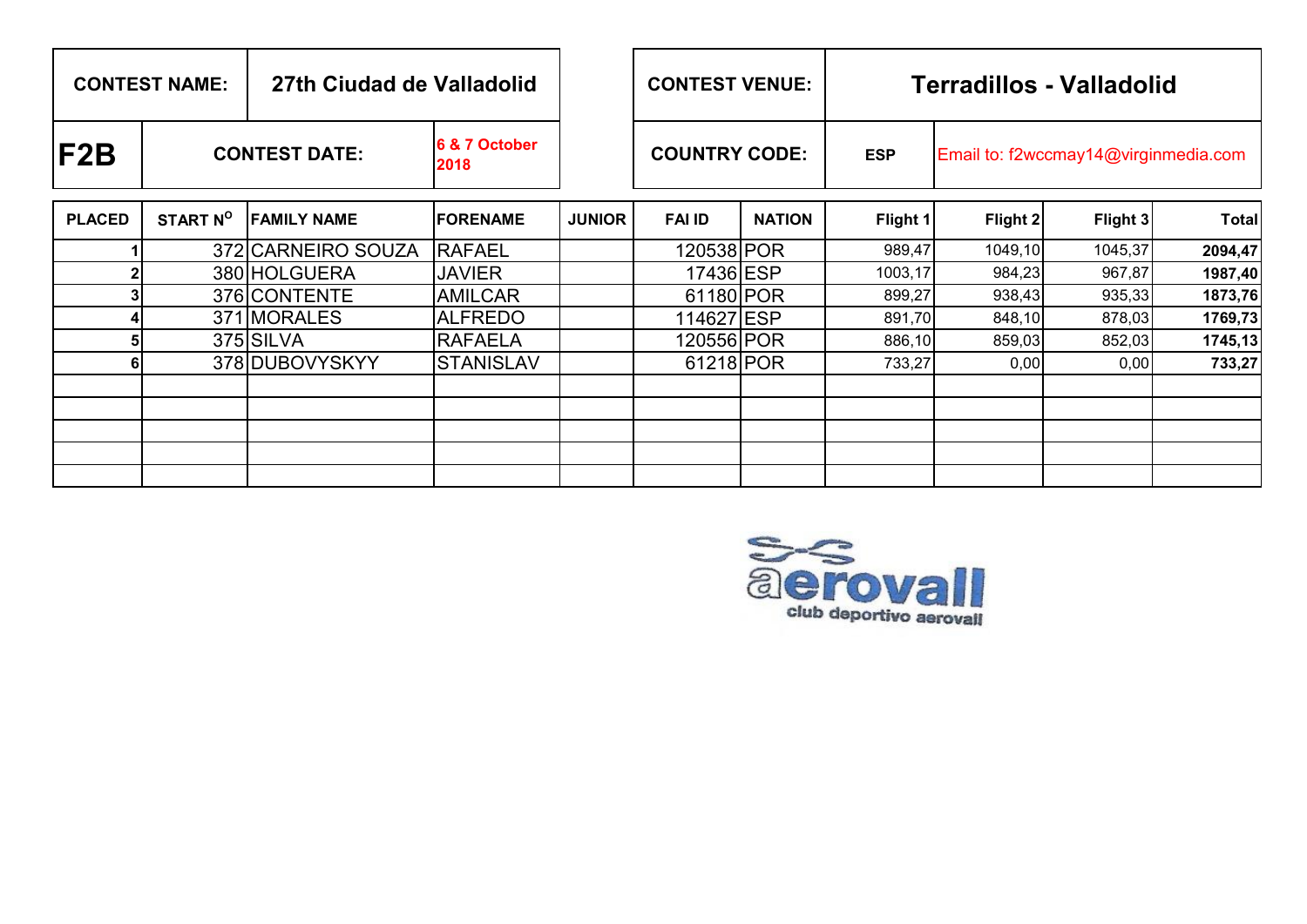| <b>ICONTEST NAME:</b> |                           |                                   | 27TH OPEN WORLD CUP VALLADOLID |                                       |               |                | <b>CONTEST VENUE:</b> |           |            | <b>TERRADILLOS - VALLADOLID</b>      |           |             |        |  |  |
|-----------------------|---------------------------|-----------------------------------|--------------------------------|---------------------------------------|---------------|----------------|-----------------------|-----------|------------|--------------------------------------|-----------|-------------|--------|--|--|
| F2C                   |                           | <b>CONTEST DATE:</b>              |                                | 6 & 7 October 2017                    |               |                | <b>COUNTRY CODE:</b>  |           | <b>ESP</b> | Email to: f2wccmay14@virginmedia.com |           |             |        |  |  |
| <b>Place</b>          | <b>Start</b><br><b>No</b> | <b>FAMILY NAMES</b>               |                                | <b>FORENAMES</b>                      | <b>JUNIOR</b> | <b>FAI ID</b>  | <b>NATION</b>         | Round 1   | Round 2    | Round 3                              | Round 4   | <b>BEST</b> | Final  |  |  |
|                       |                           | 367 BARRAGAN<br>368 BARRAGAN      |                                | <b>JUAN DE DIOS</b><br><b>ANTONIO</b> |               | 17432<br>17431 | <b>ESP</b>            | DQ        | 3:17.5     | 3:11.2                               | <b>NF</b> | 3:11.2      | 6:31.3 |  |  |
| $\mathbf{2}$          |                           | 359 CARRACEDO<br>360 CRESPI       |                                | <b>ELISO</b><br><b>PEDRO</b>          |               | 17425<br>31108 | <b>ESP</b>            | 49V       | 3:28.3     | 3:16.3                               | <b>NF</b> | 3:16.3      | 3:33.5 |  |  |
| 3                     |                           | 351 CARDOSO<br>352 GOULAO         |                                | <b>ANTONIO</b><br><b>JOSE</b>         |               | 65423<br>61170 | <b>POR</b>            | 3:40.8    | 3:09.5     | 66V                                  | <b>NF</b> | 3:09.5      | 39V    |  |  |
| 4                     |                           | 355 ALONSO<br>356 <b>IGLESIAS</b> |                                | <b>PEDRO</b><br>J. IGNACIO            |               | 17414<br>80045 | <b>ESP</b>            | <b>NF</b> | <b>NF</b>  | 65V                                  | 3:28.9    | 3:28.9      |        |  |  |
| 5                     |                           | 370 HERNANDEZ<br>371 HERNANDEZ    |                                | Victor<br>Enrique                     |               |                | <b>ESP</b>            | 62V       | 3:33.8     | 3:44.6                               | 3:33.9    | 3:33.8      |        |  |  |
|                       |                           |                                   |                                |                                       |               |                |                       |           |            |                                      |           |             |        |  |  |
|                       |                           |                                   |                                |                                       |               |                |                       |           |            |                                      |           |             |        |  |  |